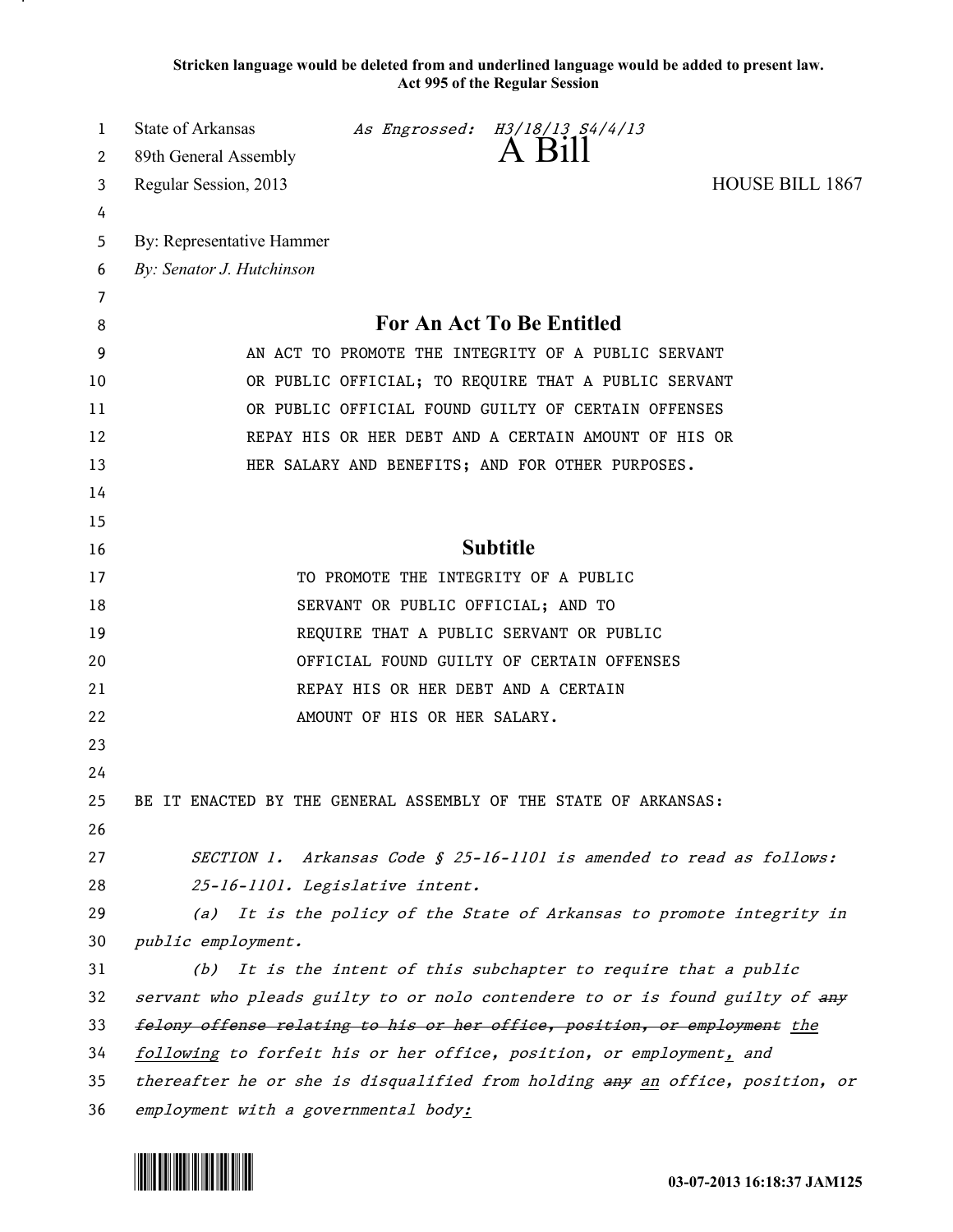| 1              | (1) A felony offense relating to his or her office, position, or              |
|----------------|-------------------------------------------------------------------------------|
| 2              | employment;                                                                   |
| 3              | (2) A misdemeanor offense involving fraud, dishonesty, bribery,               |
| 4              | forgery, or other form of corruption relating to his or her office, position, |
| 5              | or employment; or                                                             |
| 6              | (3) Theft of property under $\oint$ 5-36-103 when the victim of the           |
| $\overline{7}$ | theft is the governmental body with which the public servant is associated.   |
| 8              |                                                                               |
| 9              | SECTION 2. Arkansas Code § 25-16-1102(3), concerning the definition of        |
| 10             | a public servant, is amended to read as follows:                              |
| 11             | $(3)$ $(A)$ "Public servant" means a public official, public                  |
| 12             | employee, or public appointee <del>; and</del> .                              |
| 13             | (B) "Public servant" does not mean a member of the General                    |
| 14             | Assembly or a person holding an office of trust or profit in the state under  |
| 15             | Arkansas Constitution, Article 5, § 9; and                                    |
| 16             |                                                                               |
| 17             | SECTION 3. Arkansas Code § 25-16-1102, concerning the definition of a         |
| 18             | public official, is amended to add an additional subsdivision to read as      |
| 19             | follows:                                                                      |
| 20             | (5) "Public official" means a member of the General Assembly or               |
| 21             | person holding an office of trust or profit in the state under Arkansas       |
| 22             | Constitution, Article 5, § 9.                                                 |
| 23             |                                                                               |
| 24             | SECTION 4. Arkansas Code § 25-16-1103 is amended to read as follows:          |
| 25             | 25-16-1103. Forfeiture of office.                                             |
| 26             | (a) Except as provided in subsection (b) of this section, a A public          |
| 27             | servant holding any an office, position, or employment in a governmental body |
| 28             | shall forfeit the office, position, or employment if he or she pleads guilty  |
| 29             | or nolo contendere to or is found guilty of a:                                |
| 30             | (1) A felony offense relating to the public servant's office,                 |
| 31             | position, or employment;                                                      |
| 32             | (2) A misdemeanor offense involving fraud, dishonesty, bribery,               |
| 33             | forgery, or other form of corruption relating to the public servant's office, |
| 34             | position, or employment; or                                                   |
| 35             | Theft of property under § 5-36-103 when the victim of the<br>(3)              |
| 36             | theft is the governmental body with which the public servant is associated.   |

03-07-2013 16:18:37 JAM125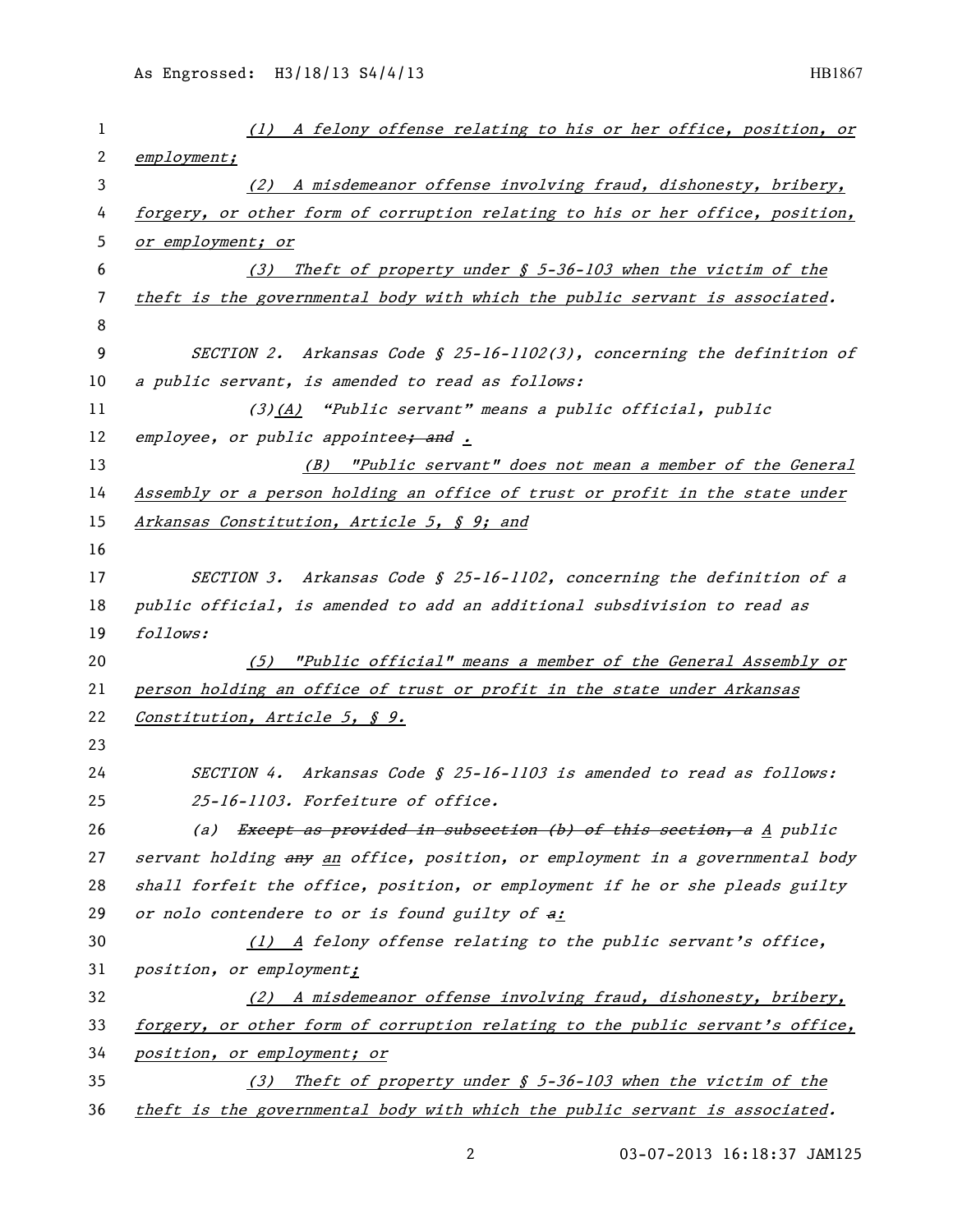| 1  | (b)(1) This section does not apply to a member of the General Assembly        |
|----|-------------------------------------------------------------------------------|
| 2  | subject to removal from office under the Arkansas Constitution, Article 5 A   |
| 3  | public official may be removed from office under Arkansas Constitution,       |
| 4  | <u>Article 5</u> .                                                            |
| 5  | (2) The General Assembly or the state may consider the following              |
| 6  | offenses when determining if a public official is qualified:                  |
| 7  | (A) A felony offense;                                                         |
| 8  | Theft of property under $$ 5-36-103;$<br>(B)                                  |
| 9  | (C)<br>Abuse of office under § 5-52-107; or                                   |
| 10 | Witness tampering under § 5-53-110.<br>(D)                                    |
| 11 | (c) A public official or public servant may hold a public office after        |
| 12 | he or she is removed from an office, position, or employment with a governing |
| 13 | body if an offense indentified in subdivision (b)(2) of this section is       |
| 14 | expunged and permitted under applicable law.                                  |
| 15 |                                                                               |
| 16 | SECTION 5. Arkansas Code § 25-16-1104 is amended to read as follows:          |
| 17 | 25-16-1104. Disqualification from office.                                     |
| 18 | A person public servant who pleads guilty or nolo contendere to or is         |
| 19 | found guilty of a felony offense relating to his or her office, position, or  |
| 20 | employment in a governmental body an offense under § 25-16-1103(a) shall be   |
| 21 | disqualified and barred from holding any an office, position, or employment   |
| 22 | in a governmental body.                                                       |
| 23 |                                                                               |
| 24 | SECTION 6. Arkansas Code § 25-16-1105 is amended to read as follows:          |
| 25 | 25-16-1105. Enforcement.                                                      |
| 26 | $(a)(1)$ Forfeiture of an office, position, or employment may be raised       |
| 27 | at the time a public servant pleads guilty or nolo contendere to or is found  |
| 28 | guilty of a felony offense relating to his or her office, position, or        |
| 29 | employment in a governmental body an offense under § 25-16-1103(a).           |
| 30 | (2)(A) If the issue of forfeiture is raised against a public                  |
| 31 | servant, the circuit court shall order the public servant to pay a penalty.   |
| 32 | The circuit court shall determine the amount of the<br>(B)                    |
| 33 | penalty under subdivision (a)(2)(A) of this section by considering the        |
| 34 | following:                                                                    |
| 35 | The length of time over which the offense<br>(i)                              |
| 36 | occurred;                                                                     |

03-07-2013 16:18:37 JAM125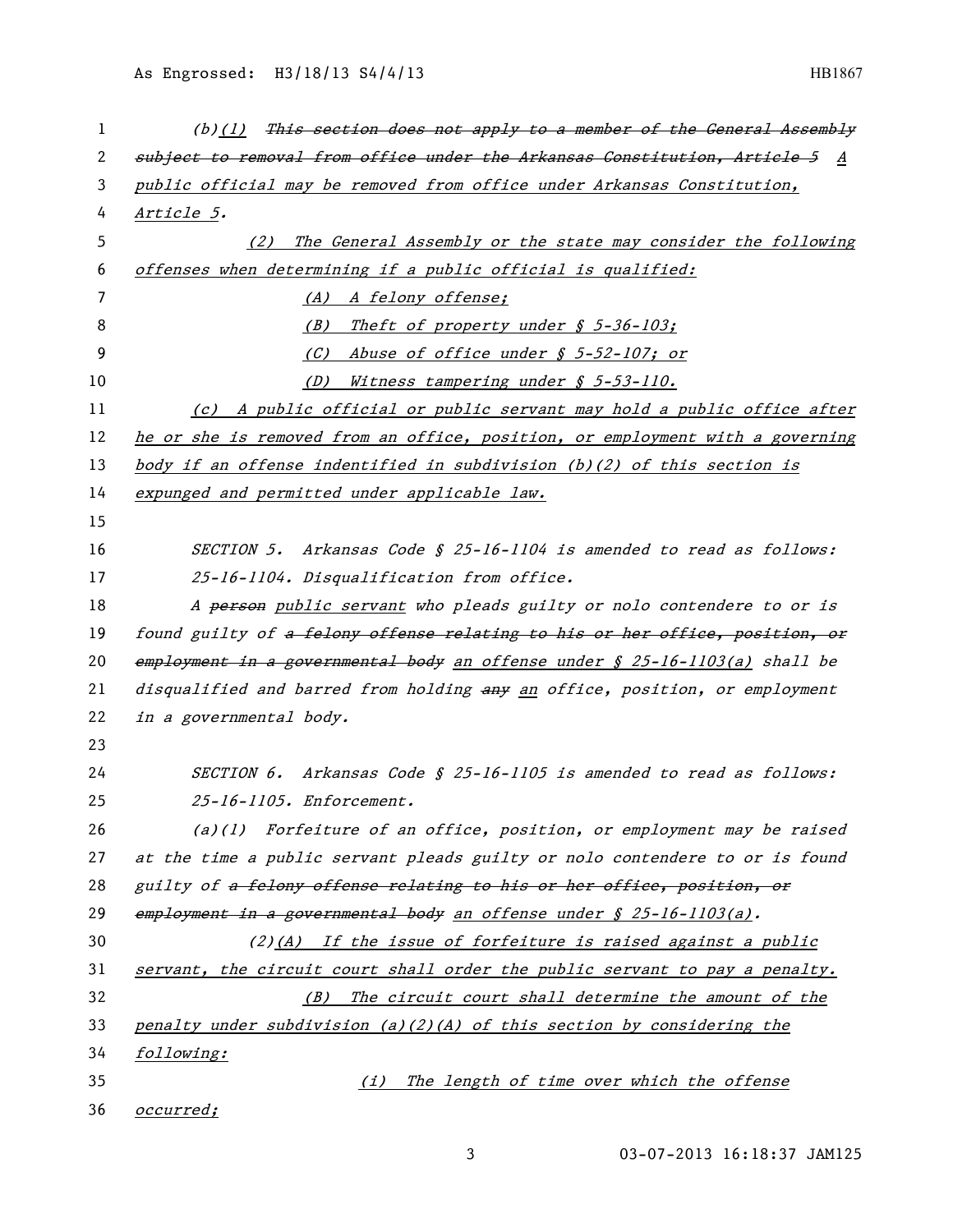| 1  | The amount of money the offense cost the<br>(ii)                                  |
|----|-----------------------------------------------------------------------------------|
| 2  | governmental body;                                                                |
| 3  | The amount of the public servant's salary<br>(iii)                                |
| 4  | during the time period in which the offense occurred;                             |
| 5  | The severity of the public servant's breach of<br>(iv)                            |
| 6  | public trust; and                                                                 |
| 7  | Any other information the court considers<br>(V)                                  |
| 8  | relevant.                                                                         |
| 9  | (C) A penalty paid under subdivision (a)(2) of this                               |
| 10 | section is in addition to an award to the state for restitution and the           |
| 11 | sentence of the public servant.                                                   |
| 12 | (3) If the issue of forfeiture is raised against a public                         |
| 13 | servant, following sentencing a circuit court shall order forfeiture of an        |
| 14 | office, position, or employment upon a finding that $\oint 25-l6-l103$ applies to |
| 15 | the public servant.                                                               |
| 16 | $(b)(1)$ If the issue of forfeiture is not raised under subsection (a)            |
| 17 | of this section, an action may be brought to remove the public servant in the     |
| 18 | manner provided by law to prevent usurpation of office under § 16-118-105.        |
| 19 | $(2)(A)$ If a public servant is removed under subdivision $(b)(1)$                |
| 20 | of this section, the circuit court shall order the public servant to pay a        |
| 21 | penalty to the state.                                                             |
| 22 | The circuit court shall determine the amount of the<br>(B)                        |
| 23 | penalty under subdivision $(b)(2)(A)$ of this section by considering the          |
| 24 | factors under subdivision $(a)(2)(B)$ of this section.                            |
| 25 | $(C)$ A penalty paid under subdivision (b)(2) of this                             |
| 26 | section is in addition to an award to the state for restitution and the           |
| 27 | sentence of the public servant.                                                   |
| 28 | $(c)(1)$ A public official who is removed from office under Arkansas              |
| 29 | Constitution, Article 5, $\oint$ 9, may be ordered to pay a penalty if he or she  |
| 30 | pleads guilty or nolo contendere to or is found guilty of one (1) of the          |
| 31 | following offenses:                                                               |
| 32 | (A) A felony offense;                                                             |
| 33 | Theft of property under § 5-36-103;<br>(B)                                        |
| 34 | Abuse of office under § 5-52-107; or<br>(C)                                       |
| 35 | Witness tampering under § 5-53-110.<br>(D)                                        |
| 36 | The circuit court shall determine the amount of the penalty<br>(2)                |

03-07-2013 16:18:37 JAM125